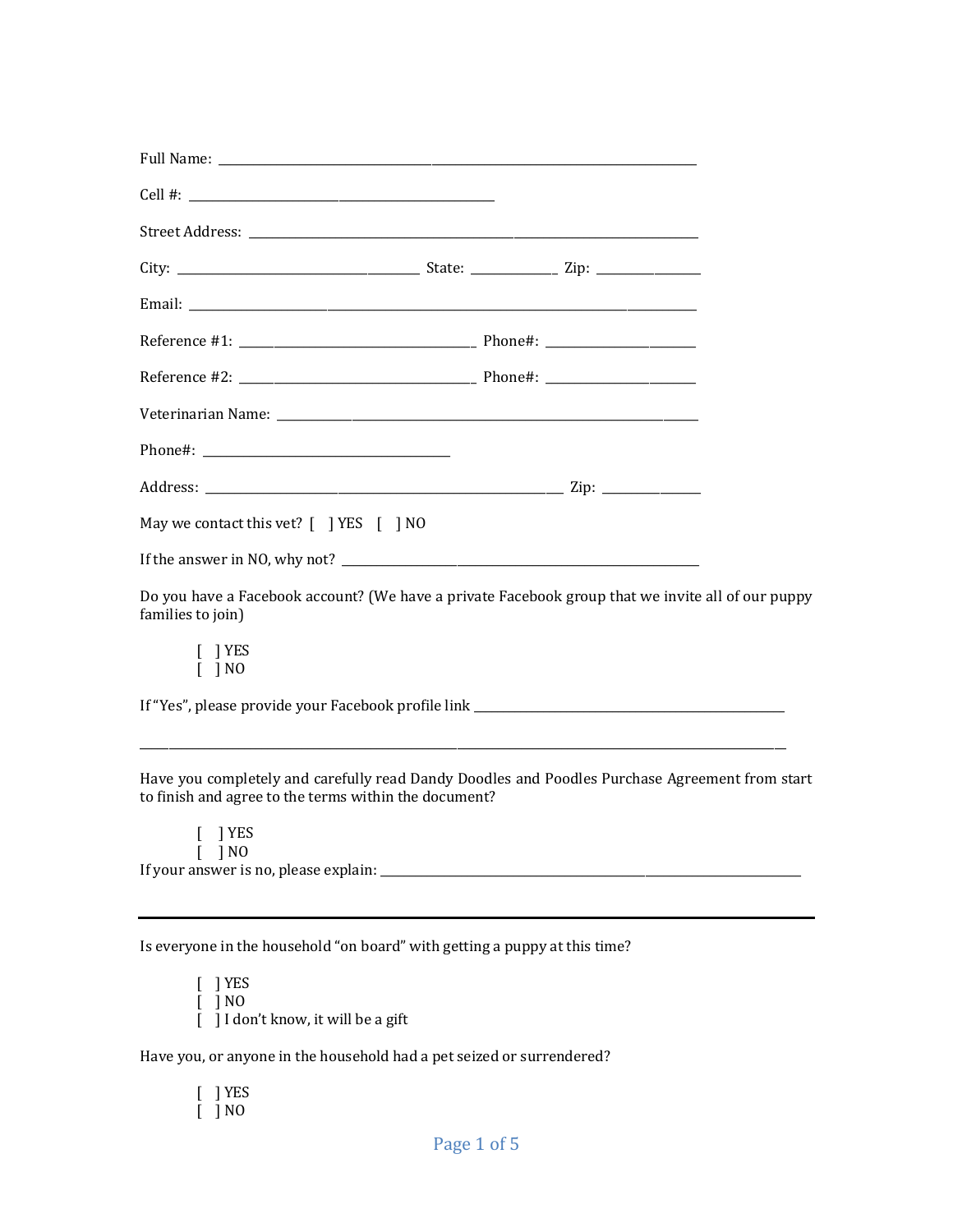Do you rent or own your home?

[ ] Rent  $\begin{bmatrix} 1 & 0 \\ 0 & 0 \end{bmatrix}$ 

If you are renting, are there any restrictions concerning pets in your lease?

 $[$  ] YES  $\lceil$   $\rceil$  NO [  $\Box$  I own my home

May we contact your landlord or leasing agent?

 $\lceil$   $\rceil$  YES  $[$  ] NO  $\overline{[}$   $\overline{]}$  N/A

If the answer is no, why not?  $\frac{1}{2}$   $\frac{1}{2}$   $\frac{1}{2}$   $\frac{1}{2}$   $\frac{1}{2}$   $\frac{1}{2}$   $\frac{1}{2}$   $\frac{1}{2}$   $\frac{1}{2}$   $\frac{1}{2}$   $\frac{1}{2}$   $\frac{1}{2}$   $\frac{1}{2}$   $\frac{1}{2}$   $\frac{1}{2}$   $\frac{1}{2}$   $\frac{1}{2}$   $\frac{1}{2}$   $\frac{1}{2}$ 

Does anyone in the household suffer from allergies?

[ ] YES  $\lceil$   $\rceil$  NO

If yes, please explain: \_\_\_\_\_\_\_\_\_\_\_\_\_\_\_\_\_\_\_\_\_\_\_\_\_\_\_\_\_\_\_\_\_\_\_\_\_\_\_\_\_\_\_\_\_\_\_\_\_\_\_\_\_\_\_\_\_\_\_\_\_\_\_\_\_\_\_\_\_\_\_\_\_\_\_\_\_\_\_\_

Does anyone in the household suffer from anxiety?

[ ] YES  $[$  ] NO

If yes, please explain what triggers the anxiety: \_\_\_\_\_\_\_\_\_\_\_\_\_\_\_\_\_\_\_\_\_\_\_\_\_\_\_\_\_\_\_\_\_\_\_\_\_\_\_\_\_\_\_\_\_\_\_\_\_\_\_

Will having a puppy in the home cause any issues with the person suffering from anxiety? Please explain why or why not:

\_\_\_\_\_\_\_\_\_\_\_\_\_\_\_\_\_\_\_\_\_\_\_\_\_\_\_\_\_\_\_\_\_\_\_\_\_\_\_\_\_\_\_\_\_\_\_\_\_\_\_\_\_\_\_\_\_\_\_\_\_\_\_\_\_\_\_\_\_\_\_\_\_\_\_\_\_\_\_\_\_\_\_\_\_\_\_\_\_\_\_\_\_\_\_\_\_\_\_\_\_\_\_\_\_\_

\_\_\_\_\_\_\_\_\_\_\_\_\_\_\_\_\_\_\_\_\_\_\_\_\_\_\_\_\_\_\_\_\_\_\_\_\_\_\_\_\_\_\_\_\_\_\_\_\_\_\_\_\_\_\_\_\_\_\_\_\_\_\_\_\_\_\_\_\_\_\_\_\_\_\_\_\_\_\_\_\_\_\_\_\_\_\_\_\_\_\_\_\_\_\_\_\_\_\_\_\_\_\_\_\_\_ \_\_\_\_\_\_\_\_\_\_\_\_\_\_\_\_\_\_\_\_\_\_\_\_\_\_\_\_\_\_\_\_\_\_\_\_\_\_\_\_\_\_\_\_\_\_\_\_\_\_\_\_\_\_\_\_\_\_\_\_\_\_\_\_\_\_\_\_\_\_\_\_\_\_\_\_\_\_\_\_\_\_\_\_\_\_\_\_\_\_\_\_\_\_\_\_\_\_\_\_\_\_\_\_\_\_

\_\_\_\_\_\_\_\_\_\_\_\_\_\_\_\_\_\_\_\_\_\_\_\_\_\_\_\_\_\_\_\_\_\_\_\_\_\_\_\_\_\_\_\_\_\_\_\_\_\_\_\_\_\_\_\_\_\_\_\_\_\_\_\_\_\_\_\_\_\_\_\_\_\_\_\_\_\_\_\_\_\_\_\_\_\_\_\_\_\_\_\_\_\_\_\_\_\_\_\_\_\_\_\_\_

Are there children in the household?

[ ] YES  $\begin{bmatrix} 1 \\ 1 \end{bmatrix}$  NO

 $\begin{bmatrix} 1 \end{bmatrix}$  Yes, but they will only be visitors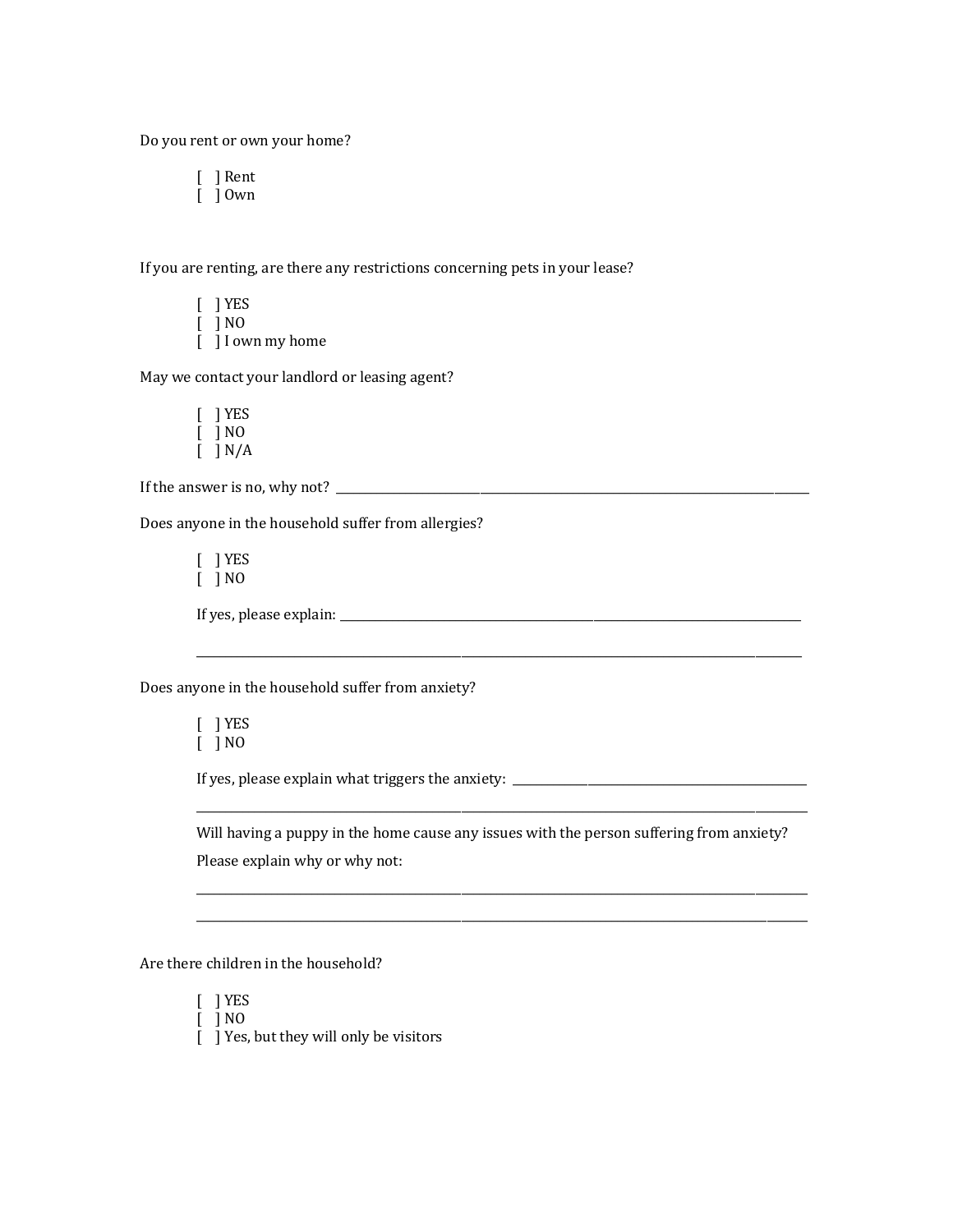If at any time you are no longer able to care for this  $\frac{p}{p}$  are you willing to bring this puppy back to us so that we can rehome the puppy? Depending on circumstances a minimal reimbursement may be possible but depending on how long it takes to rehome the puppy and the expense to take care of the puppy until a new home is found, there may not be an option of reimbursement offered.

[ ] YES  $\lceil$   $\rceil$  NO

If the answer is no, why not?  $\Box$ 

Will there be someone in the home during your absence?

[ ] YES  $\overline{1}$   $\overline{1}$  NO

If the answer is no, how many hours will the puppy be left along?

Do you plan on using a crate or exercise pen?

 $\lceil$   $\rceil$  YES  $\lceil$   $\rceil$  NO [  $\vert$  ] I don't know yet

Where will this puppy spend most of his/her time?

[  $\Box$ ] Mostly indoors with outside potty and play time

- $\overline{)}$   $\overline{)}$  Outside in the yard
- $\left[\begin{array}{c} \end{array}\right]$  Other, explain  $\Box$

Are you aware of how much attention and dedication a puppy requires in order to be trained to learn the proper behaviors you want?

 $[$  ] YES  $[$   $]$   $N0$ 

Are you aware of the financial expenses associated with owning a dog (i.e. grooming, vet care, food, training, toys, etc.)

 $\lceil$  | YES  $\lceil$   $\rceil$  NO

Are you aware of the grooming requirements for the breed you are interested in?

[ ] YES  $\overline{1}$   $\overline{1}$  NO

Do you understand that biting/nipping, accidents in the house, chewing, barking, chasing, jumping, running, and digging, come with dog ownership, and training/patience is needed to work out the issues your puppy may have?

[ ] YES  $\lceil$   $\rceil$  NO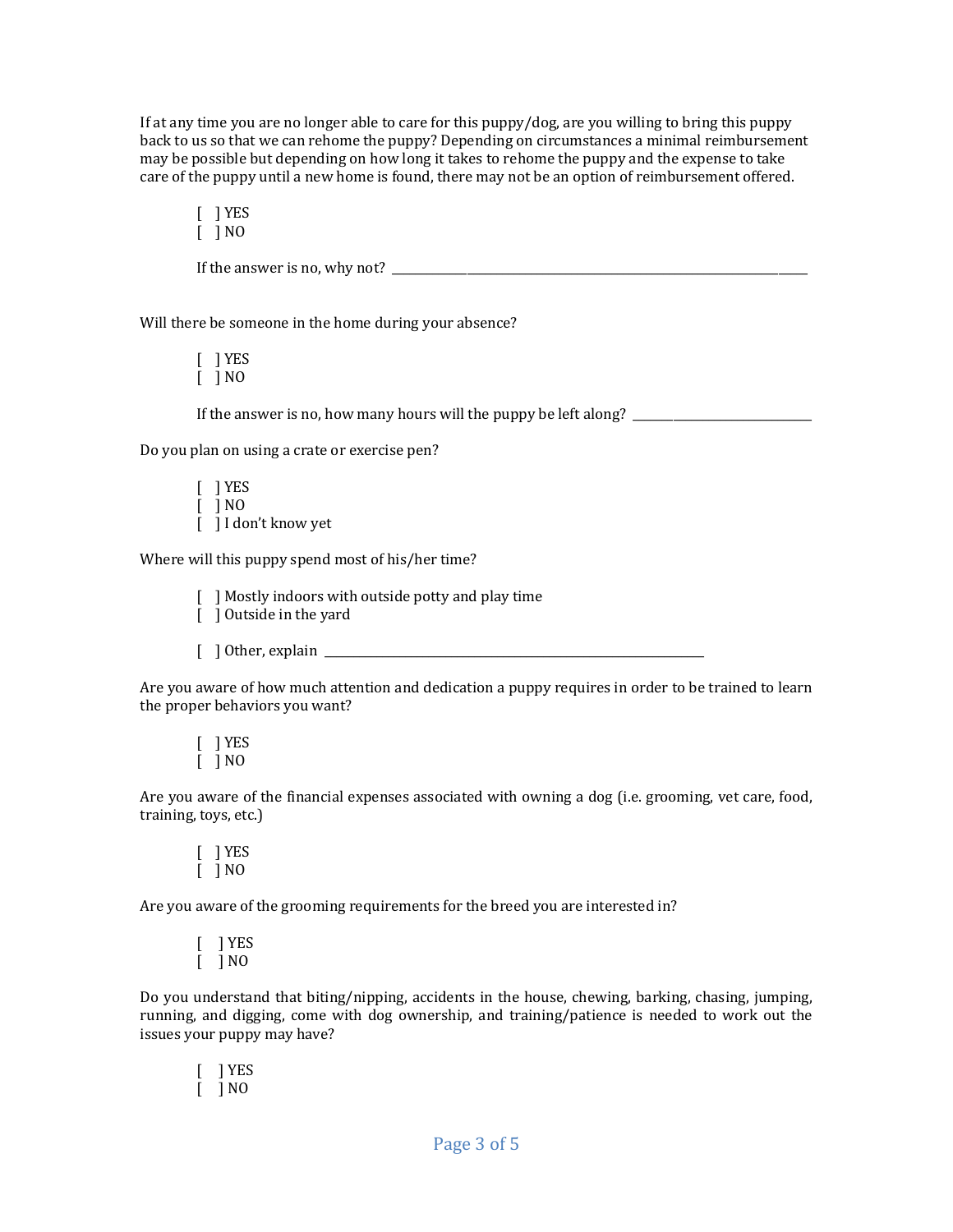Dandy Doodles and Poodles provides families with Labradoodles and Standard Poodles. Please specify what breed you are looking for.

- [ ] Multigenerational Labradoodle
- [ ] Standard Poodle
- $\begin{bmatrix} \end{bmatrix}$  No preference, I just want a puppy

How important is a non-shed coat to you?

- [ ] Extremely important
- [ ] Somewhat important
- [ ] Not important at all, I don't mind brushing of a little bit of hair

What type of coat are you looking for?

- [ ] Flat/Hair coat (lowest maintenance, but will more than likely shed)
- $\begin{bmatrix} \ \ \end{bmatrix}$  Fleece coat (med-high maintenance, low-non shedding)
- [ ] Wool coat (high maintenance, low-non shedding)
- $\begin{bmatrix} 1 \end{bmatrix}$  No preference, I just want a healthy puppy

Do you have color preference?

- [ ] Black/Blue/Silver
- [ ] Red/Apricot
- [ ] Cream/White
- [ ] Brown/Chocolate/Silver Beige/Café Au Lait
- [  $\vert$  No preference, I just want a healthy puppy

Do you have a pattern preference?

- [ ] Solid (all one color)
- [ ] Abstract (mostly one color with small spot of white)
- $\lceil$  ] Parti Color (50% of the coat is a solid color, 50% of the coat is white)
- [ ] Sable (these puppies start off dark and end up being lighter as adults)
- [ ] Phantom (darker base color with lighter eyebrows, chest, fronts of legs and under tail- light a Doberman pattern)
- [ ] No preference, I love all colors

What are your future plans with this puppy?

- $\lceil$  ] Family companion only (pet with no breeding rights, spay/neuter contract)
- $\lceil$  Service Dog (no breeding right, spay/neuter contract)
- [  $\mid$   $\mid$  I'm looking to add to my breeding program

Are you in agreement to spay/neuter your puppy between the age of 12 months to 18 months of age?

\_\_\_\_\_\_\_\_\_\_\_\_\_\_\_\_\_\_\_\_\_\_\_\_\_\_\_\_\_\_\_\_\_\_\_\_\_\_\_\_\_\_\_\_\_\_\_\_\_\_\_\_\_\_\_\_\_\_\_\_\_\_\_\_\_\_\_\_\_\_\_\_\_\_\_\_\_\_\_\_\_\_\_\_\_\_\_\_\_\_\_\_\_\_\_\_\_\_\_\_\_\_\_\_\_\_\_\_\_\_\_\_\_\_

- $\lceil \ \ \rceil$  Yes
- $\begin{bmatrix} \end{bmatrix}$  No

If your answer is no, why not? \_\_\_\_\_\_\_\_\_\_\_\_\_\_\_\_\_\_\_\_\_\_\_\_\_\_\_\_\_\_\_\_\_\_\_\_\_\_\_\_\_\_\_\_\_\_\_\_\_\_\_\_\_\_\_\_\_\_\_\_\_\_\_\_\_\_\_\_\_\_\_\_\_\_\_\_\_\_\_